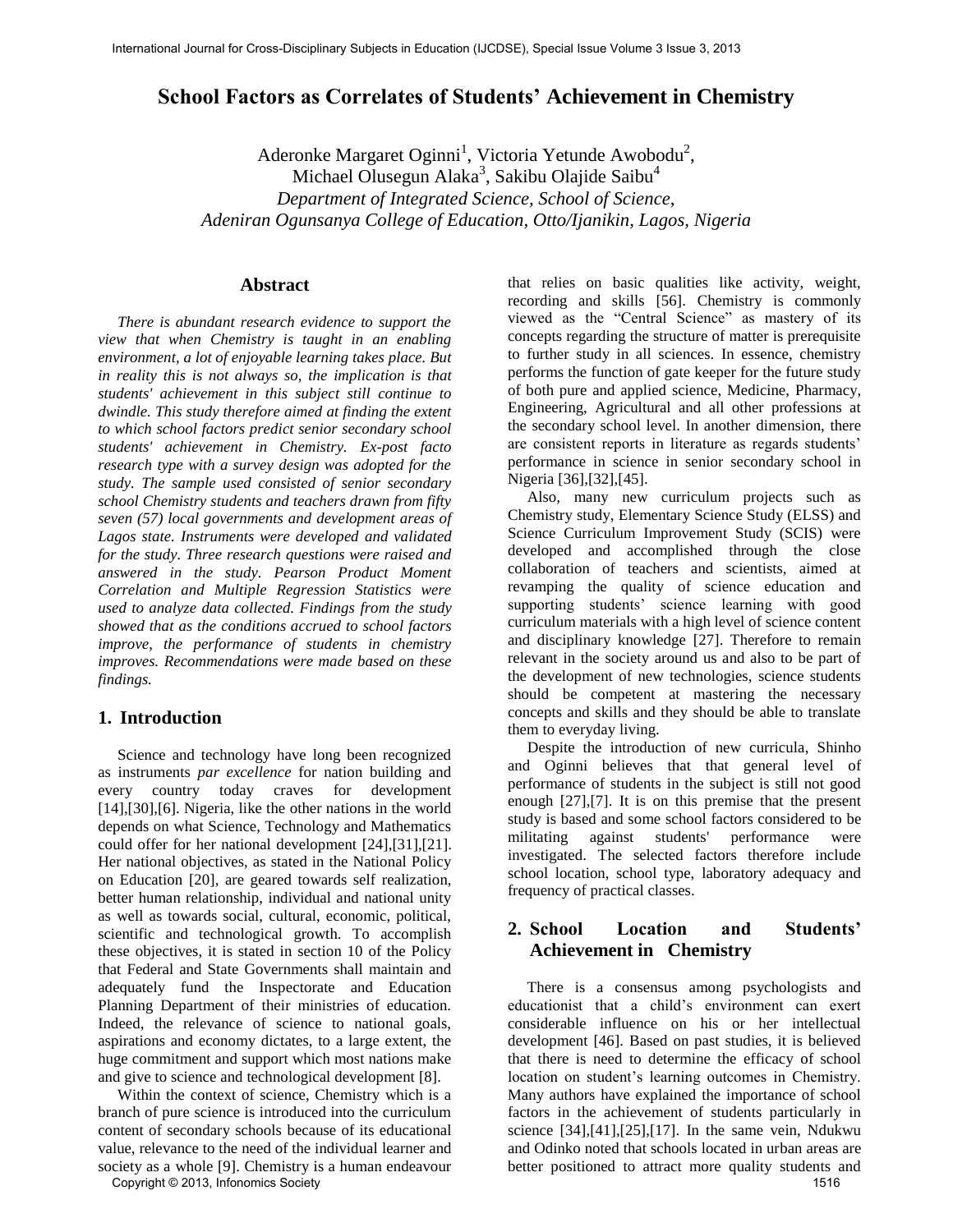teachers who exhibit the readiness to take academic business seriously [38][39]. Also, Capron and Duyne and Adelabu suggested in their separate studies on school location that an enriched environment could result in better performance of students [15],[35]. Furthermore, research work of Orji indicated that the environment in which a school is located, in fact, brings about different responses and behaviors from learners [42].

 Studies have shown, for instance, that location of a school can affect performance in Biology and at least by deduction, should affect performance in chemistry, mathematics or other science subjects [23]. The surprise however, is that unlike previous studies which suggest that the effect of location is in favour of urban students, the result in Okonkwo's study suggests the opposite [46]. This might suggest according to him, that the effect of location might not be absolute. It was therefore part of the thrust of this study to investigate the influence of school location among other factors on students' achievement in chemistry.

# **2.1. School Types and Students' Achievement in Chemistry**

 Also, the debate on whether private schools should be allowed to thrive or be abolished is always on. Solarin in his article titled, "Educational Apartheid in Nigeria" called on the federal government to ban the existence of Army children schools, voluntary agency schools, private schools and federal government colleges [52]. Very close to this view, Kobune sees the recent clampdown on private schools in Lagos as a welcome idea. She believes that mopping out schools delivering a watered-down education after parents paid so much for the education of their children is a good idea [12].

 Okonkwo found that children who attended private primary schools generally came into secondary schools more 'ready' for junior secondary school mathematics than did their public school counterparts [46]. Also, Okonkwo in his study concluded that some 10 percent (10%) of variance in the subjects' mathematics scores is uniquely accounted for by the type of school, after the location effect had been statistically controlled for. The notion that pupils in private primary schools are better academic achievers' than their counterparts in public primary schools is dependent on the assumption that private schools are adequately equipped with human and material resources and that those resources are channeled towards a purposeful educational objectives authoritatively.

# **2.2. Laboratory Adequacy and Students' Achievement in Chemistry**

 The place of laboratory in science teaching is not a neglected issue [28]. Several studies of the social interactions within which lessons in the laboratory are constituted also exist [51].

Copyright © 2013, Infonomics Society 1517

 Wong and Fraser found significant association between the nature of the chemistry laboratory classroom environment and the students' learning outcomes [57]. Tai, Sadler and Loehr uncovered several interesting high school pedagogical experiences that appeared to be linked with varying laboratories for understanding associated with higher students grade [58]. Whereas over emphasis on laboratory procedure in high school chemistry was associated with lower grades in College. These results suggested that high school teachers pedagogical choice may have a link to future students performance.

 Tai, Sadler and Lochr also affirmed that students reporting more instances of repeating laboratory to enhance their understanding earned higher chemistry grades than their peers who reported few or no instances of repeating laboratory for understanding [58]. They emphasized therefore that laboratory work holds greater promise in helping to prepare students for higher level studies.

 Researchers like Nwosu and Bassey reported inadequate resources materials in science teaching [4], [6]. They further stated that where there are little resources at all, they are not usually in good condition while the few ones that are in good condition are not enough to go round those who need them. This poses a great challenge to government on the need to raise the funding needs of schools where science subjects such as chemistry are being offered. This is because where the materials are not available in large quantities to meet the demand, effective teaching and learning of science, especially chemistry which is the queen of the sciences becomes very difficult [13], [44]. In this case, only but the highest creative, resourceful, committed and dedicated teachers can resort to improvisation of scarce resources. Effiong–Edem in his study concluded that to avoid the prospect of a possible negative background, there should be provision of adequate laboratory and equipment, this study therefore probed more into this [37].

## **2.3. Practical classes and students' achievement**

 Frequency of practical classes is also an important school factor since scientific process skills such as observation and prediction involves "doing" and doing means practical activity. It is assumed that frequent use of laboratory for practical lessons by the teacher can translate chemical knowledge to the understanding of scientific facts, laws and theories. Students Acquisition of Practical skills with reasonable accuracy in laboratory based teaching in the heart of experimental subjects like Chemistry, Nwosu and Jimoh both oriented out that the use of laboratory activities outweighs other methods of science teaching. This is to show that the efficacy of frequency of practical teaching to unravel the mystery behind perception of Chemistry concepts is not in doubt [4], [10].

 Salt observed that the "talk and chalk" method hardly increased students' enthusiasm and interest. It is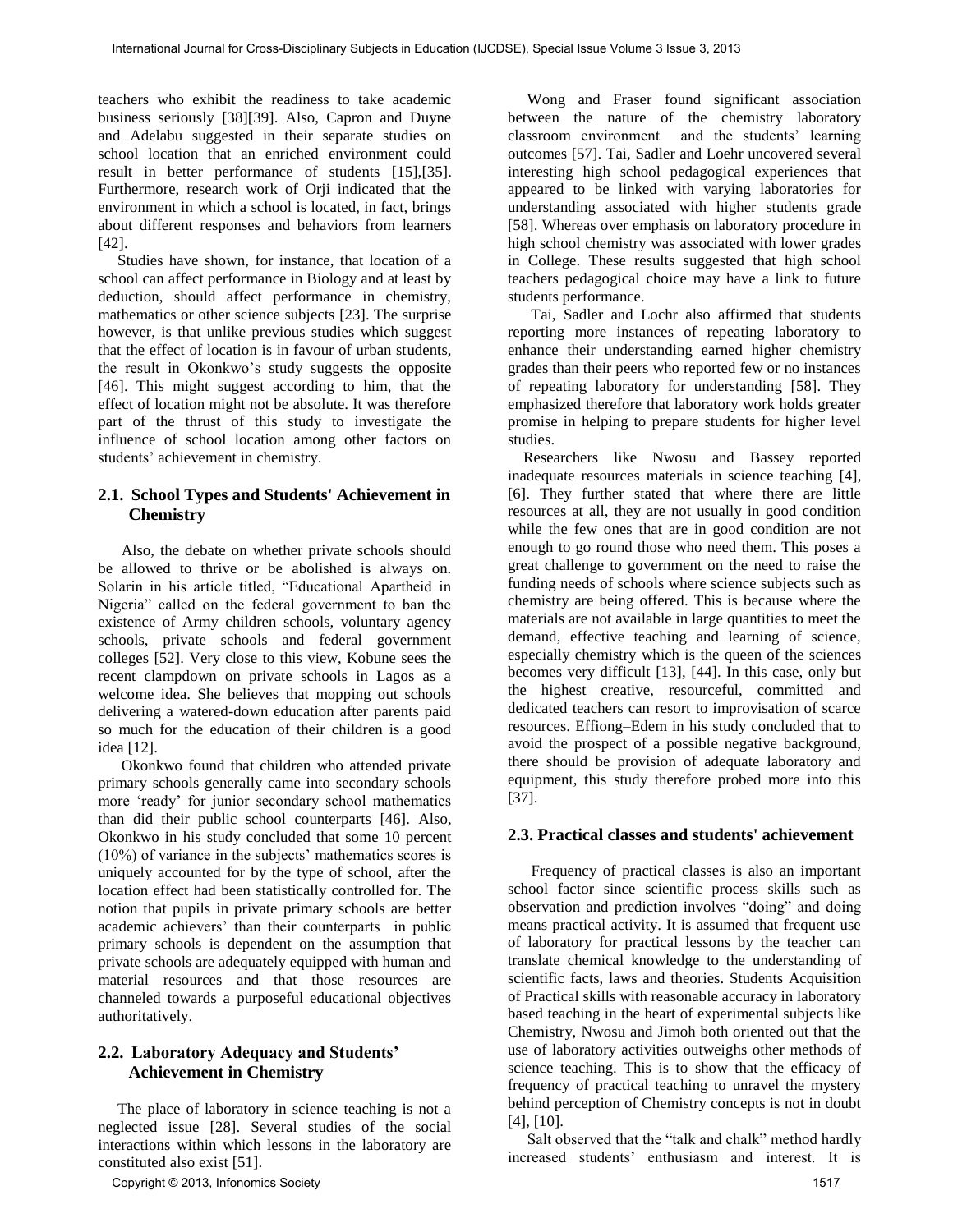observed that students "develop conceptual understanding through engagement in hands-onactivity" [50][1]. Being a major tenet of Piagetian constructivism, it assumes that learners are exposed to a variety of hands-on-experiences where they understand what they do and are able to construct new level of understanding. It demands active involvement of learners to reflect on their learning, make inferences and to experience conflict. When this happens, learners become aware of their own cognitive process a situation which Garner refers as metacognition [43].

 Furthermore, students' reactions to practical work often confirm the view of critics in that students find that laboratory classes are boring and that they go through the motions of experimentation without stimulation and often without any clear purpose. But, because research has not been comprehensive, we simply do not know enough about the effects of laboratory instruction upon student learning [23]. Gallargher concluded that laboratory work is an accepted part of science instruction [29]. The extent to which laboratory activities affect the achievement of students in chemistry in particular and science in general is therefore part of the purpose of this study.

# **2.4. Statement of the Problem**

 The fact that students' performance in Chemistry and in the sciences at the secondary school level is low is no longer news. Several researchers have reported the downward trend in the performance of Nigeria students in science and chemistry in particular. Oloruntegbe and Orifa affirmed this that not only the results of students in chemistry getting worse but also the recipients are getting progressively unscientific in their thought pattern and approach to solving problems. Several factors have been reported responsible for this decline in students' performance. It is on this premise that this study investigated the extent to which school factors (school location, school type, laboratory adequacy and frequency of practical classes) predict senior secondary school students' achievement in chemistry.

# **2.5. Research Questions**

- 1. What is the composite effect of the selected school factors (school location, school type, laboratory adequacy and frequency of practical class) on student's achievement in chemistry?
- 2. What are the relative effects of the school factors on students' achievement in chemistry?
- 3. Which of the school factors would predict students' achievement in chemistry?

# **3. Methodology**

# **3.1. Research design**

This study adopted the *ex-post facto* research type with a survey design. The investigator only studied them retrospectively in terms of their relationship with the dependent variable.

# **3.2. Variables in the study**

 The variables in the study include the following independent variables viz school location, school type, laboratory adequacy and frequency of practical classes, while the dependent variable is students' achievement in chemistry.

# **3.3. Population and Sample**

 The population of the study consisted of SS II Chemistry students and teachers in Lagos State. All the secondary schools in the 57 Local Government and Development Areas of Lagos State were first stratified into urban and peri-urban based on water supply, social amenities, electricity, and population. Ten (10) urban schools consisting of seven (7) public and (3) three private schools and ten (10) peri-urban schools consisting of seven (7) public and three (3) private were then randomly selected for the study. All the SS II chemistry students in the selected schools and their teachers were used for the study.

## **3.4. Instrument**

 Questionnaires were used to test for the effect of school factor on student's achievement in the following tests:

- Mathematical Ability Test (MAT)
- Student Practical Skills Test (SPST)
- Student Mental Ability Test (SMAT)
- Student Achievement Test (SAT)

# **3.5. Validation of MAT**

 MAT was validated using test-re-test method. The correlation coefficient between the two sets of scores was calculated using Pearson's product moment correlation formula to determine the reliability of the instrument. The reliability index obtained was 0.89.

## **3.6. Scoring of MAT**

 MAT was scored by awarding a point to each correct response made by the student and zero for wrong ones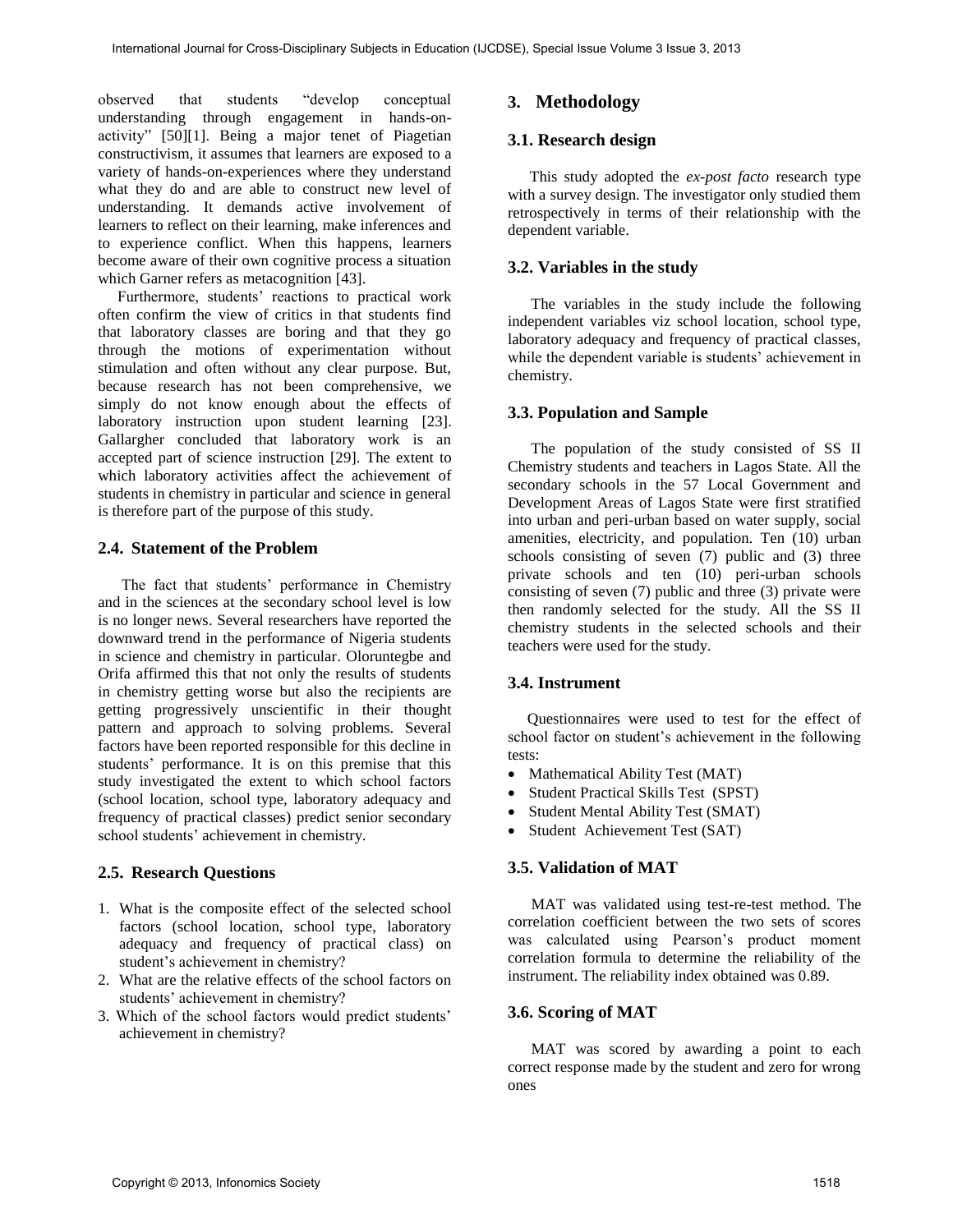### **3.7. Validation of SPST**

 The SPST was tested for reliability using the test-retest method which yielded reliability coefficient of 0.78.

#### **Scoring of SPST**

 5 marks for each sub-question in question 1; 7 marks for (a) 9 marks for (b); 2 marks for eachf sub quesions; 2 marks for each sub question.

### **Validation of SAT**

 For SAT, reliability coefficient was computed using Kuder-Richardson formula  $-20$ , since all the test items were not of equal difficulty level. The KR-20 value obtained was 0.89, average item difficulty index, obtained was 0.46 and the discriminating index was 0.82.

#### **3.8. Scoring of SAT**

 SAT was scored by giving each to every correct response.

### **3.9. Validation of S MAT**

 Test was administered twice with a time lag of 2 weeks. The test-re-test reliability coefficient was then computed and found to be 0.79 using Pearson's Products Moment Correlation formula.

### **3.10. Scoring of SMAT**

 SMAT was scored by awarding 1 mark to each correct and zero for wrong ones. Pupils were awarded marks based on their scores in the test. A total score was obtained for each pupil. The pupils were then grouped into three academic abilities viz: High, Medium and low based on their total scores.

#### **3.11. Procedure for Data Collection**

 The questionnaires were administered to both the teachers and SS II students by the researchers and some research assistants and they were retrieved immediately. Mathematical Ability Test (MAT) and SMAT were first administered on the same day while SPST was done on another chosen day. SAT was administered last.

#### **3.12. Method of Data Analysis**

 Multiple Regression Analysis was used to analyse the data collected from both the students and teachers. Answers were provided through this medium to the research questions raised in the study.

## **4. Results and Discussion**

#### **4.1. Results**

Results obtained are presented as follows:

Table 1. Summary of regression analysis on the school factors and achievement

| R     | R Square | <b>Adjusted R</b> | <b>Standard Error</b> |  |  |
|-------|----------|-------------------|-----------------------|--|--|
|       | (R2)     | square            | of the Estimate       |  |  |
| 0.608 | 0.369    | 0.366             | 1.5347                |  |  |

From Table 1, there is a positive multiple correlations among the four school factors viz: school location, school type, laboratory adequacy and frequency of practical classes and student's achievement in Chemistry ( $R = .608$ ). This shows that the four school factors listed are important factors when the prediction of students' achievement in Chemistry is in focus. The table also shows an adjusted  $\mathbb{R}^2$  value of .366 which implies that 36.6% of the total variance in student achievement in Chemistry is due to the four school factors. The remaining 63.4% is ascribed to other factors not investigated in the study and errors. In order to test the significance of the adjusted  $R^2$  value.

| <b>Source of variance</b>       | Sum of squares                   | Df         | <b>Mean square</b> |         | Sig.   |
|---------------------------------|----------------------------------|------------|--------------------|---------|--------|
| Regression<br>Residual<br>Total | 1132.930<br>1933.686<br>3066.616 | 821<br>825 | 283.232<br>2.55    | 120.254 | $.00*$ |

Table 2. Analysis of variance of regression on school factors and achievement

\* Significant at  $p < 0.5$ 

.

Table 2 shows that the  $R - value$  of 0.61 is significant (F  $(4.821) = 120.256$ ; p<05). Thus, the Rvalue is not due to chance. With these results, there is significant composite effect of the school factors in students' achievement in Chemistry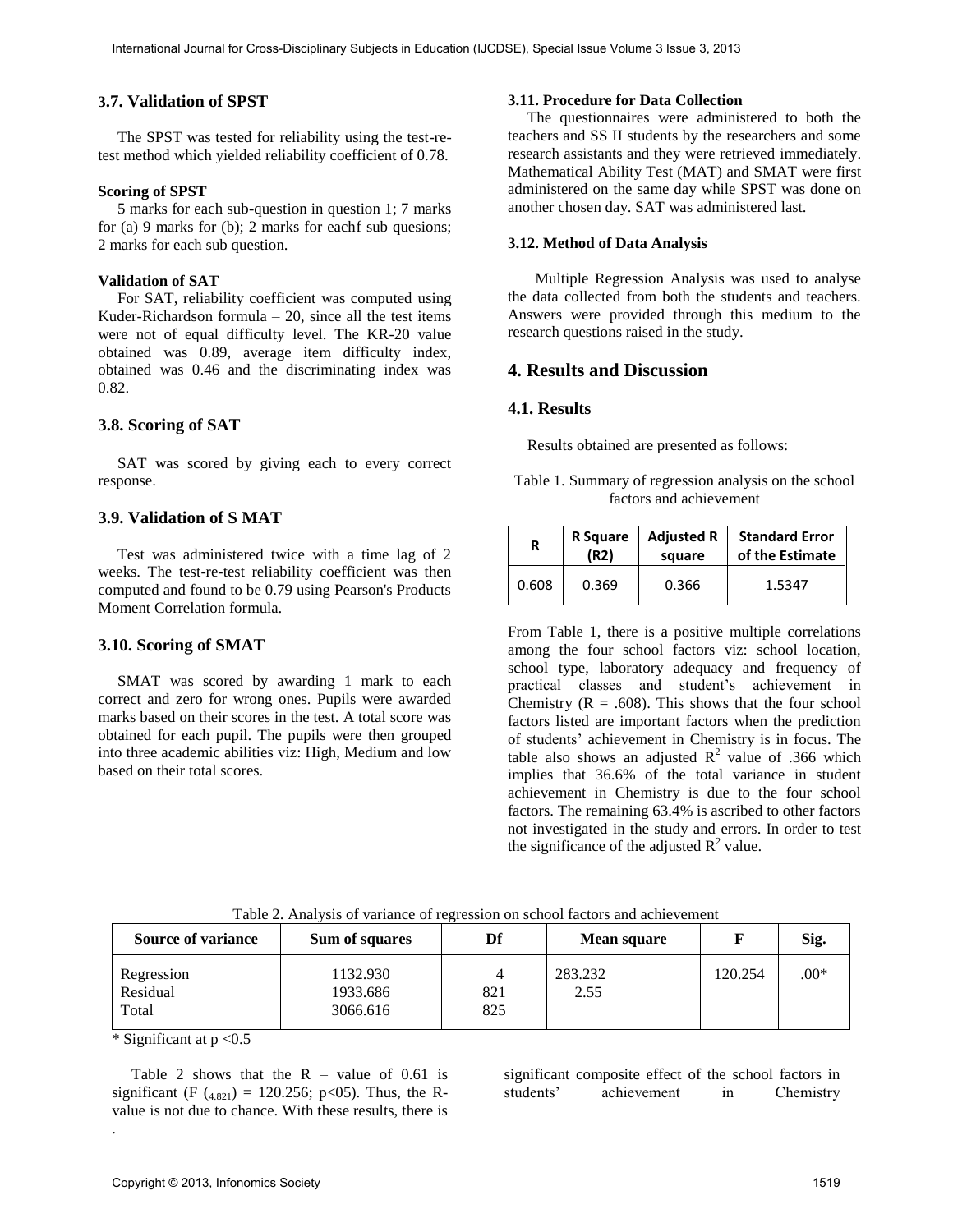| <b>School Factor</b>                                                                                       |                                                | Std. Error                            | Beta                         | Ran                                  |                                              | Sig.                                             |  |  |  |  |
|------------------------------------------------------------------------------------------------------------|------------------------------------------------|---------------------------------------|------------------------------|--------------------------------------|----------------------------------------------|--------------------------------------------------|--|--|--|--|
| (constant)<br>School location<br>School type<br>Laboratory Adequacy<br>Frequency of practical classes<br>. | 43.168<br>$-5.509$<br>.801<br>$-.690$<br>1.552 | 1.565<br>.320<br>.601<br>.062<br>.142 | .669<br>.059<br>.515<br>.358 | 1st<br>4th<br>2 <sup>nd</sup><br>3rd | 27.578<br>17.237<br>1.33<br>11.182<br>10.926 | .000<br>$.000*$<br>$.000*$<br>$.000*$<br>$.000*$ |  |  |  |  |

Table 3. Relative effect of school factors on achievement

\* Significant at P<.05

 From table, school location made the highest contributions to the achievement in Chemistry ( $\beta$ =.669; p<.05). The second is the rank of relative contributions is by laboratory adequacy ( $\beta$  = 515; p <.05) while frequency of practical classes made the third in the order of magnitude of contributions (β = .385;  $p < 0.05$ ). These three factors made contributions which were found to be significant. Also, the table shows that school type made the lowest contributions to achievement in Chemistry ( $β = .059$ ;  $p < .05$ ) and this is not significant.

 The order of decreasing magnitude is presented as: School location > Laboratory adequacy > frequency of practical classes > school type.

# **4.2. Discussion**

 The study found that the four school factors taken together correlate positively with achievement in chemistry 36.6% was the contribution modern achievement for achievement in chemistry, school location, laboratory adequacy and frequency of practical classes made significant contribution. These findings lend credence to the concerns raised in the senior secondary school chemistry curriculum that factors such as school location, laboratory adequacy (availability and adequacy of materials, equipment and apparatus) could be difficulties in the implementation of the chemistry curriculum. The findings, of this study is in agreement with Ogunleye and Odubunmi and Balogun that school location contributed significantly to the achievement of students in chemistry. However, study such as that of Daramola did not find such significant contribution.

 Butin's emphasis on the educational trends in science facilities tending towards provision of adequate laboratory for all students provides support for findings of this study in terms of laboratory adequacy as having a direct effect on students' achievement in chemistry.

 Tatli and Ayas and Trundade, Fiolhai and Almedia also affirmed that by maximizing interactivity, laboratory practical applications render students active thinkers instead of passive observers and thereby construct effective and meaningful learning process [60]. They emphasized that some experiment that can only be performed using a

demonstration method, for reactions such as lack of laboratories, insufficient materials and crowded classroom. For these experiments, it is clear that virtual laboratory can provide a valuable alternative to traditional laboratory applications. This findings also corroborates those of Wisconsin et al, Bajah, Okegbile and Onwu [2], [49], [22].

 The study also found that school type made no significant relative contributions to students' achievement in chemistry. This finding contradicts Olude and Demircioughi and Morman who found that there is significant relationship between school type and feelings related chemistry and chemistry achievement among school children [63].

# **5.1. Summary**

 This study sought to determine the extent to which school factors could predict students' achievement in chemistry. Three (3) research questions were raised and answers were provided to the questions based on the data collected through the research instruments designed and developed for the study.

Data were analyzed using Multiple Regression Analysis and the findings of the study are summarized in the list below:

- The school factors correlate positively with students' achievement in chemistry. They jointly contribute 36.6% to the variance in students' achievement in Chemistry.
- When school factors only were considered, only three out of the four factors made significant relative contributions to the variance in student achievement in Chemistry. These include laboratory adequacy and frequency of practical classes. School type made no significant relative contribution in this regard.

# **5.2. Conclusion**

 From the findings, it is concluded that three out of four independent variables could predict the dependent variable. For student's achievement, school location, laboratory adequacy and frequency of practical classes were predictors as they have significant effects on the academic achievement of chemistry students especially at secondary school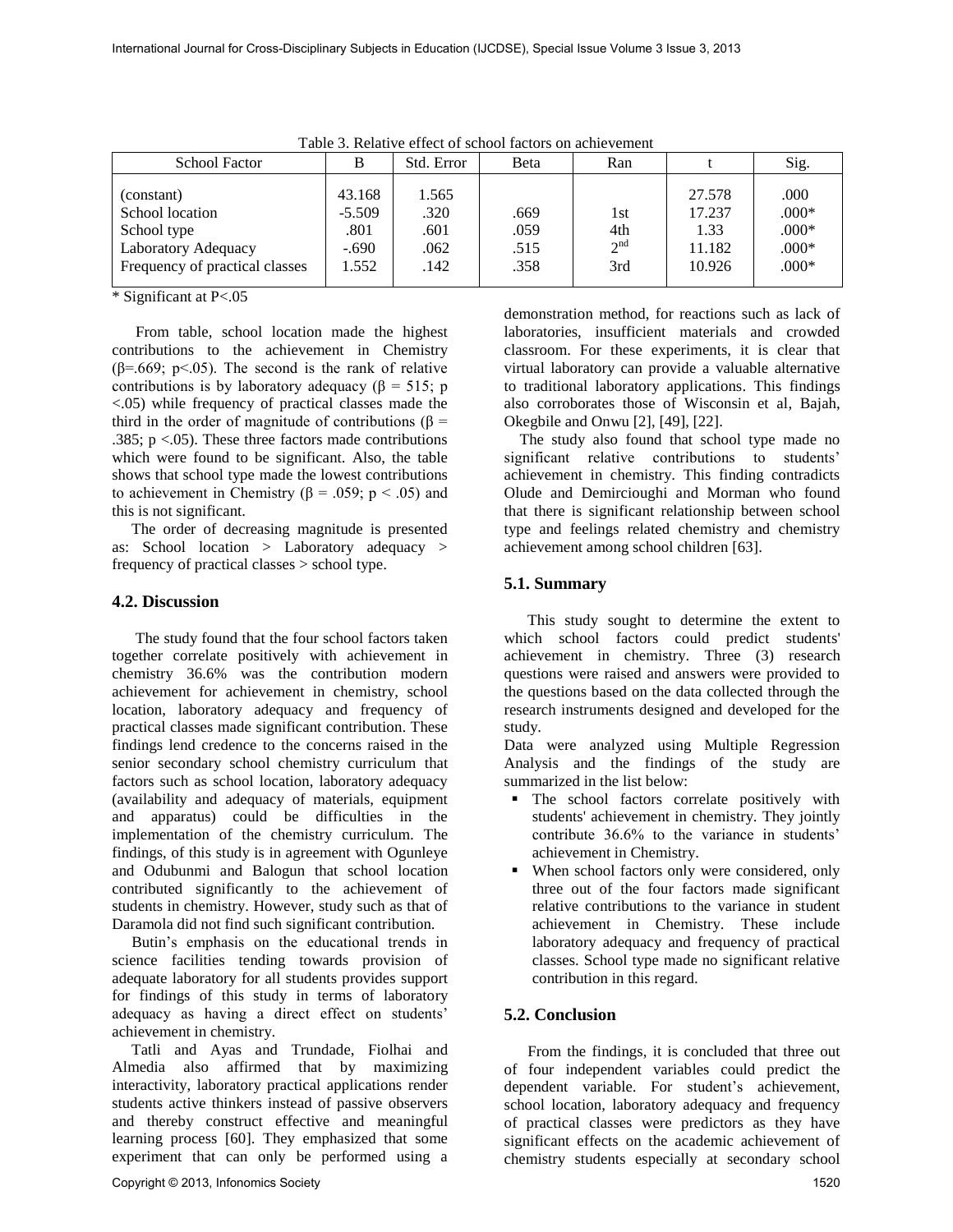level. School type was found to have significant effect on students' achievement in chemistry. These factors have indicated the area that need to be addressed in order to enhance the learning outcomes of students in chemistry. If the government and other stakeholders in education industry could improve on the school factors, it is very likely that students' achievement in chemistry will improve.

## **5.3. Recommendations**

 The following recommendations are hereby made based on the findings of the study.

- Government and school authorities should through the allocation of funds, materials and apparatus for sciences teaching make school laboratories more adequate for effective implementation for Chemistry curriculum so as to enhance the performance of students.
- A range of authentic assessment such as hands on performance tasks, constructed response investigations and open-ended questions are recommended.
- Students should be exposed to more laboratory applications and activities so that they can recognize laboratory materials and equipment.
- A compulsory practical examination at the JSCE is also suggested.
- It is the investigators' opinion that various schools should find a way of helping in generating funds for the laboratories.
- Chemistry teachers too should try to improvise materials for practical work where possible so as to lighten the financial burden of school administrators while the government should improve on the funding of schools to alleviate this problem.
- **Practical activities should be taught by** techniques that will generate interest in students. It therefore follows that the students who do not show significant interest in Chemistry are not likely to internalize concepts learnt in this subject and may consequently not able to apply them in life experience.

## **6. References**

[1] A. Roychouldhury, and M.W. Roth, "Interactions in an Open Inquiry Physics Laboratory", *International Journal of Science Education,* 1996, pp. 423-445.

[2] A. Wisconsin, and A. Helming, *Students/Teacher Achievement Ratio Tennessee's K-3 class study*, State department of Education, Nashville Tennessee, 1991.

[3] A.A. Adeyegbe, "In search of indices for measuring the standard of education: A need for a shift in paradigm" *A paper presented at a special seminar for West African Examinations Council*, Lagos, 2005.

[4] A.A. Nwosu, "Levels of acquisition of science process skills among year one senior secondary school students" *Journal of science teachers' association of Nigeria* 29 (18), Lagos, 1994, pp.  $47 - 53$ .

[5] A.A. Nwosu, and E.A. Okeke, "The effect of teacher sensitization of students' acquisition of science process skills", *Journal of the Science Teachers Association of Nigeria* 30 (1&2), Lagos, 1995, pp. 39 – 45.

[6] A.B. Abbas, "Achieving National Economic Empowerment and Development Strategy through Chemistry", *STAN Conference Proceedings*, Lagos, 2007.

[7] A.M. Oginni, "Students attitude indices as predictors of learning outcomes in chemistry", *British journal of art and social sciences, Vol 8 (11),* London, 2012, pp. 174–182.

[8] A.M. Olagunju, F.A. Adesoji, T.O. Iroegbu, and T.A. Ige, "Innovations in science teaching for the new millennium. In Bamisaye, O.A; Nwazuoke, I.A. and A. Okediran (Eds) Education, 2003.

[9] A.O. Ogunleye, "A survey of students' performance in science Lagos State of Save Science Education Appeal fund", *Journal of Teachers Association of Nigeria*, Lagos, 1999, pp.  $15 - 20$ .

[10] A.T. Jimoh, "Sustaining Technological Development in Africa: The position of analytical chemistry in Nigerian Secondary School", *STAN: Science, Technology and Mathematics*, Lagos, 2002.

[11] Ababio, O.Y., *The New School Chemistry for Senior Secondary Schools,* Africa Fast Publishers Ltd, Onitsha, 2005.

[12] B. Kobune, "Mapping out schools delivering waterdown education", *Work and learning*: *Business Day*, Tuesday 4 March, 2008, pp. 31.

[13] B.C. Aguisiobo, Lboratory and resources utilization, funding and management by integrated science teachers. *African journal of education*, 1[1], 1998, pp. 29 – 36.

[14] C. Nwagbo, "Enriching science, technology and mathematics (STM) Education through teaching for inculcation of scientific literary", *41st Annual Conference of STAN proceedings*, Lagos, 2000, pp. 372-375.

[15] Capron, C. and M. Duyne, "Assessment of effects of socio-economic status in IQ in a full cross fostering study mature", *Conference Proceedings 3(40),* New York, 1992. Pp. 552 – 554.

[16] F.A. Adesoji, "Knowledge of Integrated Science of Pre-requisite Capability for First Year Senior Secondary School Sciences and Implication for Teacher Education in Abimbade, A. (ed)", *Teaching Preparation in the Twenty First Century. Development of Teacher Education, 1999, pp.* 77 – 81.

[17] F.I. Onwuakpa, "Communicating Science, technology and Mathematics and Implications for the Teacher", *Journal of Science Teachers' Association of Nigeria, 39th Annual Conference Proceedings*, 1998, pp. 96-100.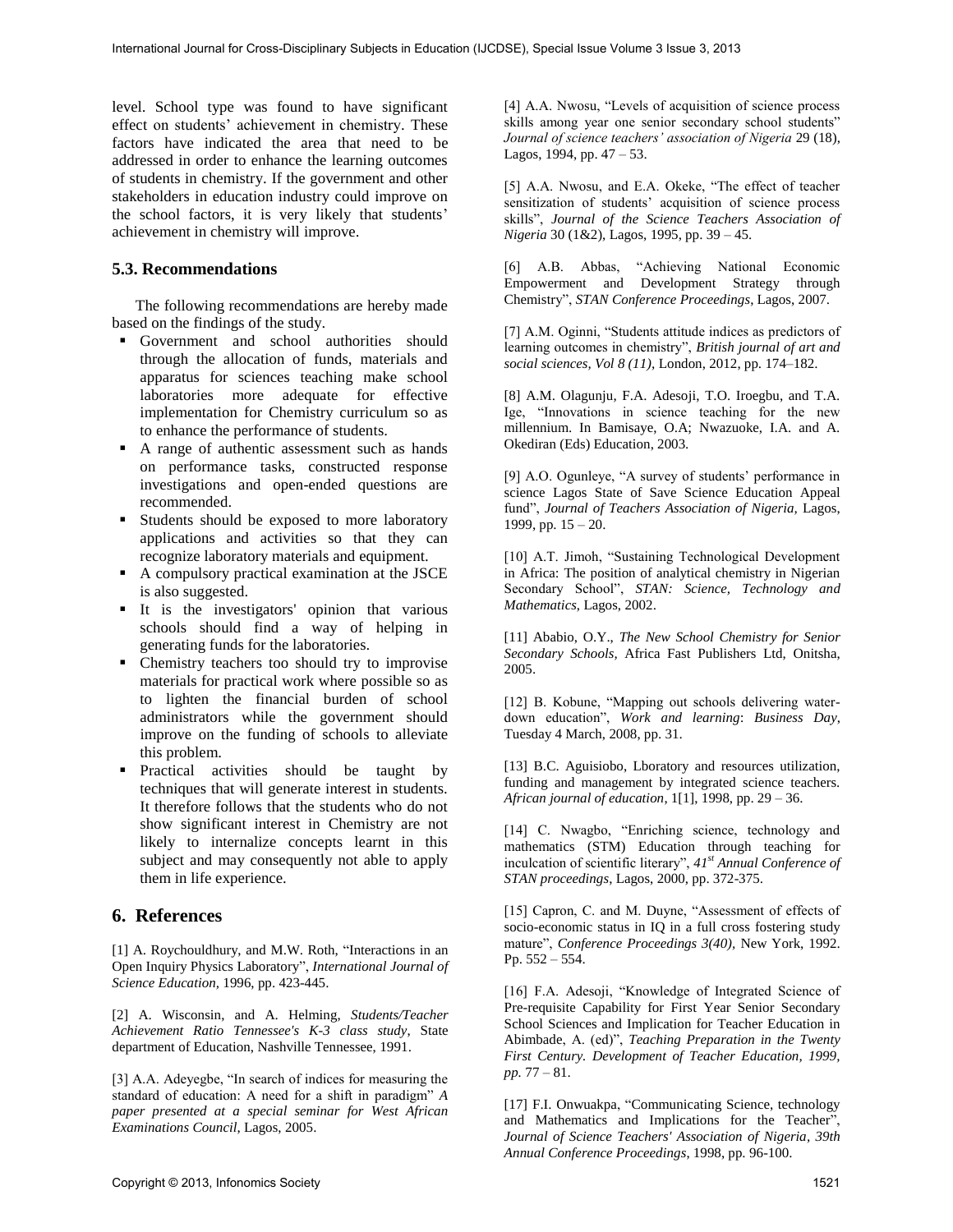[18] Federal Ministry of Education, *National Policy on Education (Revised)*. NERC Press, Lagos, 1995.

[19] Federal Ministry of Education, *Policy on Education (Revised),* NERC Press, Lagos, 1998.

[20] Federal Republic of Nigeria (2004). National Policy on Education. NERDC Press, Lagos, 2004.

[21] G.A. Ajewole, "Science and technology in secondary schools: Need for manpower development", *Journal of Science Teachers Association of Nigeria* 40 (1&2), Lagos, 2005, pp.  $63 - 67$ .

[22] G.O. Onwu, "Learning difficulties in Chemistry: Capacity Limitation or strategy deficit", *African Journal of Educational Research* 4[1&2], 1981, pp. 125.

[23] H. Frazer, P. Okebukola, and O. Jegede, "Assessment of the learning Environment of Nigerian Science laboratory classes", *Journal of the Science Teachers' Association of Nigeria 27(2)*, NERC Press, Lagos, 1992, pp. 1-17.

[24] I.E. Umoinyang, "Reducing noise factor on verbal and non-verbal communication of science and mathematics", *Journal of Science Teacher's Association of Nigeria 9th Annual Conference Proceedings,* Lagos, 1998, pp. 46 – 47.

[25] J. Durant, "Science Education and public understanding of science". *British Council Newsletter (123),* 1995.

[26] J. French, *Accomplishing scientific instruction, in R. Miller(ed). Doing Science: Images of science in science Education*. Falmer, London, 1989, pp. 10-37.

[27] J. Shinho, "Establishing the field of science education policy" *In analysis of mathematics and science initiatives in the U.S. Science Education International*, 2004, pp. *45- 361*

[28] J.F. Donnelly, "The place of laboratory in secondary science teaching", *International Journal of Science Education 20[5],* University Press, Lagos, 1998, pp. 585- 596.

[29] J.J. Gallagher, *A summary of Research in Science Education*. Macmillian, London, 1987, pp. 71, 277-284.

[30] J.R. Okpara, "Refocusing in Science, Technology and mathematics Education in Nigeria: Issues, Challenges and he way forward", *45th Annual Conference Proceedings of STAN,* Lagos, 2004, pp. 43-49.

[31] K. O. Aluko, "Strategies for promoting women participation in Science, Technology and Mathematics STM" *STAN Annual 42' Conference Proceeding 184-189. O.O. Busari (Ed).* Heinemann Educational Books, Ibadan, 2001.

[32] Kneeves, J.P. *Learning science in the changing world: Gross-National Studies of Science Achievement*, IEA Headquarters, Australia, 1992.

[33] Lee, K.L., Goh, N. Chia L & Chin C (1996). Cognitive Variables in problem solving in chemistry. A revisited study, Science Education 80(6), 691-170. Copyright © 2013, Infonomics Society 1522

[34] M.A. Maduabum, "Accountability in senior secondary school science achievement in Nigeria: A joint responsibility", *Lagos Journal of Science education*, Lagos, 1992, pp. 50-58.

[35] M.U. Adelabu, "Schools and water management in social studies. Obodi et al (Eds)", *Book of Readings on Education, Environment and Sustainable Development*, Cardinal Crest Ltd, Ibadan, 1998.

[36] Mordi, C.O. *Socio-cultural factors and achievement in the second science study*. An unpublished Ph.D Thesis University of Ibadan, Ibadan, 1983.

[37] N. Effiong-Edem, "Optimization of common laboratory equipment in the teaching of integrated science" *41st STAN proceedings*, Lagos, 2001, pp. 204 – 208.

[38] Ndukwu, P.N., *School and teacher factors material resources utilization in pre-primary schools in Lagos State.* Unpublished Ph.D Thesis. University of Ibadan, Ibadan, 2002.

[39] Odinko, M.N., *Home and School Factor as determinants of Literacy Skill Development among Nigeria Preprimary School Children*, Unpublished Ph.D. Thesis. University of Ibadan, Ibadan, 2002.

[40] Ogunleye, B.O., *Evaluating the environmental aspect of the senior secondary school chemistry curriculum in Ibadan*. Unpublished Ph.D Thesis, University of Ibadan, Ibadan, 2002.

[41] Olarewaju, A.O., *New Approaches to the Teaching of Integrated Science,* Alafes Nigerian Company, Ibadan, 1994.

[42] Orji, U.E., *Secondary School Students Learning Problems, Attitude and Performance in Igbo as a second Nigerian Language in Oyo State*.Unpublished Ph.D.Thesis.University of Ibadan, Ibadan, 1998.

[43] P. Garner, (1994): Metacognition and Executive Control.In R.E. Rudell, and H. Singer(eds). Theoretical model and processes of reading (4th Edition), New York, Mark D.E. International Reading Association.

[44] P.N. Okafor, "Laboratory Resources and Utilization as Correlates of Chemistry Student's learning Outcomes", *41st Annual Conference proceedings of the Science Teachers Association of Nigeria,* 2001, pp. 169-173.

[45] R. A. Olatoye, and M.O. Afuwape, "Students integrated science achievement as a predictor of later achievement in Biology, Chemistry and Physics" *Journal of the Science Teachers Association of Nigeria. 39 (1& 2)*, 2004, pp.  $11 - 16$ .

[46] S.C. Okonkwo, "Relationship between some school and teacher variables and students' achievement in Mathematics", *Journal of science Teachers Association of Nigeria 35 (1 & 2),* 2002, pp. 43 – 49.

[47] S.C. Okonkwo, "Status of Students' readiness for Junior Secondary School Mathematics", *Journal of Quality Education*, 1997, pp. 154 – 166.